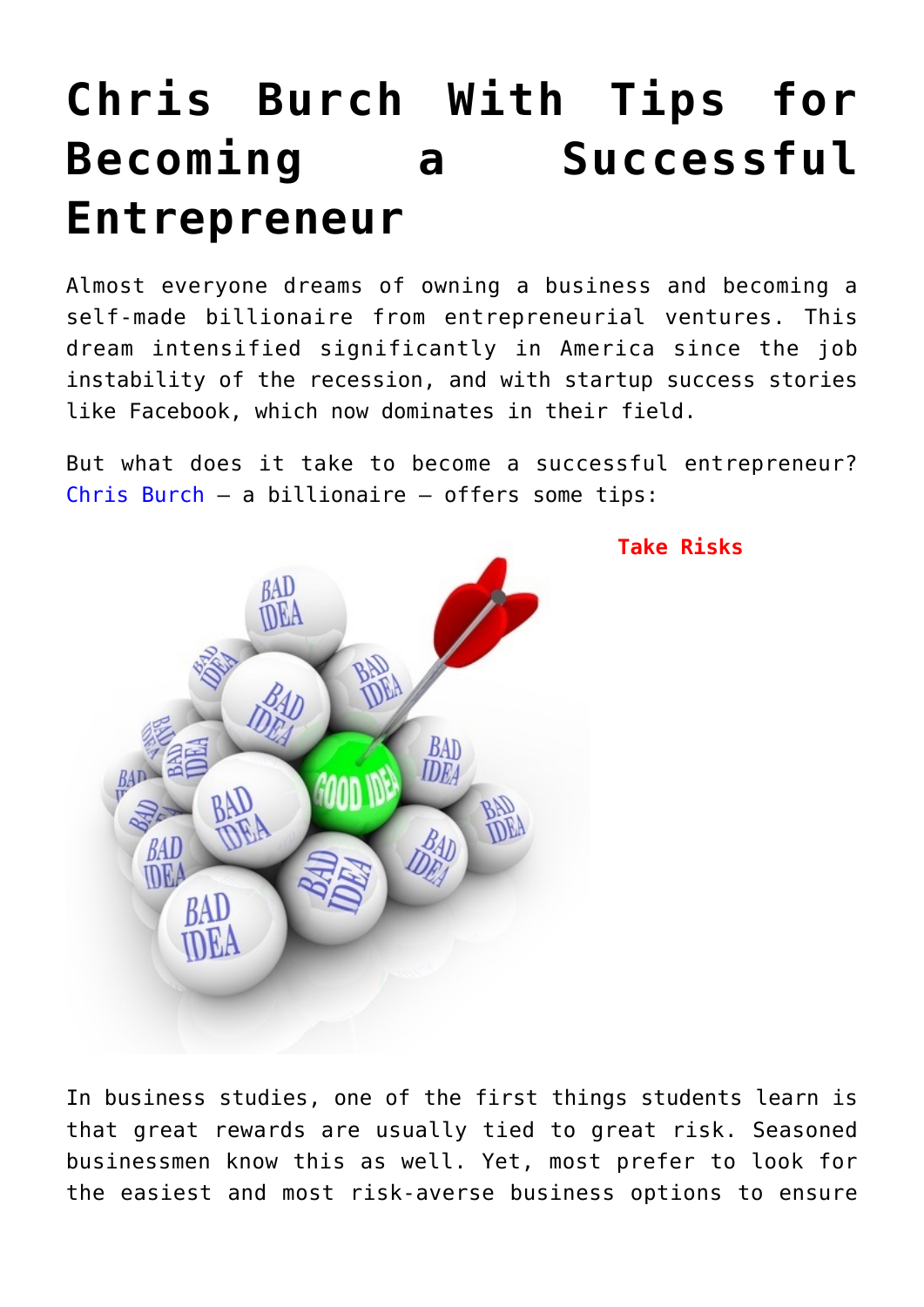#### success.

While we should certainly look to our strengths for guidance, the biggest and best opportunities might involve putting your neck on the line. Bill Gates, for instance, dropped out of Harvard to start Microsoft. He is now the richest man in the world.

# **Study the Market**

Entrepreneurs must study the market, notice trends and needs, and provide workable solutions. Taking advantage of trends helped many businesses become what they are today.

As more millennials make traveling on a dime almost a trendy thing, Airbnb provided the perfect solution: unique accommodations all around the world, for a fraction of the cost of staying in hotels.

### **Network at Home and Abroad**

Most entrepreneurs start out as freelancers, before building a brand around their service. But to find clients and partners, freelancers must network. This does not mean only networking with successful entrepreneurs and bigger businesses but also networking with family and friends.

A successful entrepreneur knows that their first and best champions are often closer to home. For instance, Facebook would likely not exist today if Mark Zuckerberg's father had not nurtured his interest in programming at a young age, by hiring a tutor. And even Bill Gates, when he left Harvard, left to build his company with a childhood friend.

## **Learn from Failures**

The newer one is to entrepreneurship, the more likely mistakes are made. Even big corporate giants often blunder, though they usually have the money to recover quickly – like McDonald's unwittingly selling beef in India, where many believe that